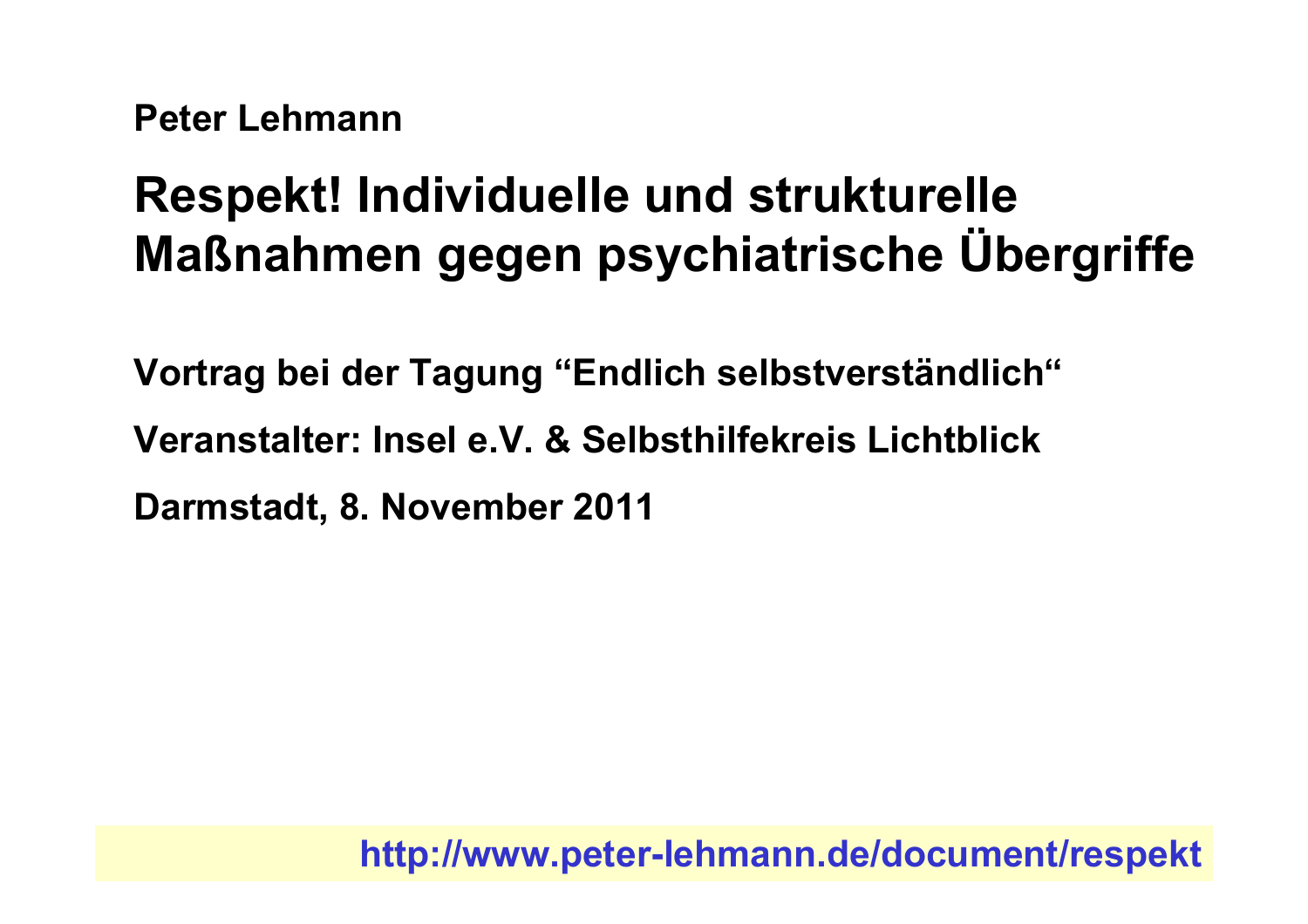# Frühwarnzeichen für

Tardive Dyskinesie / Defizit-Syndrom / Suizidalität / Delire Supersensitivitäts- und chronische Psychosen Geschwulstbildungen / Brustkrebs / Diabetes / Fettleibigkeit Maligne Hyperthermie / Malignes Neuroleptisches Syndrom Herzkomplikationen aller Art / Metabolisches Syndrom Karies und Zahnverlust / Schrumpf- und Fettleber Agranulozytose / Thrombosen und Embolien Schäden an Netzhaut, Hornhaut und Sehnerv Asphyxie infolge Aspiration

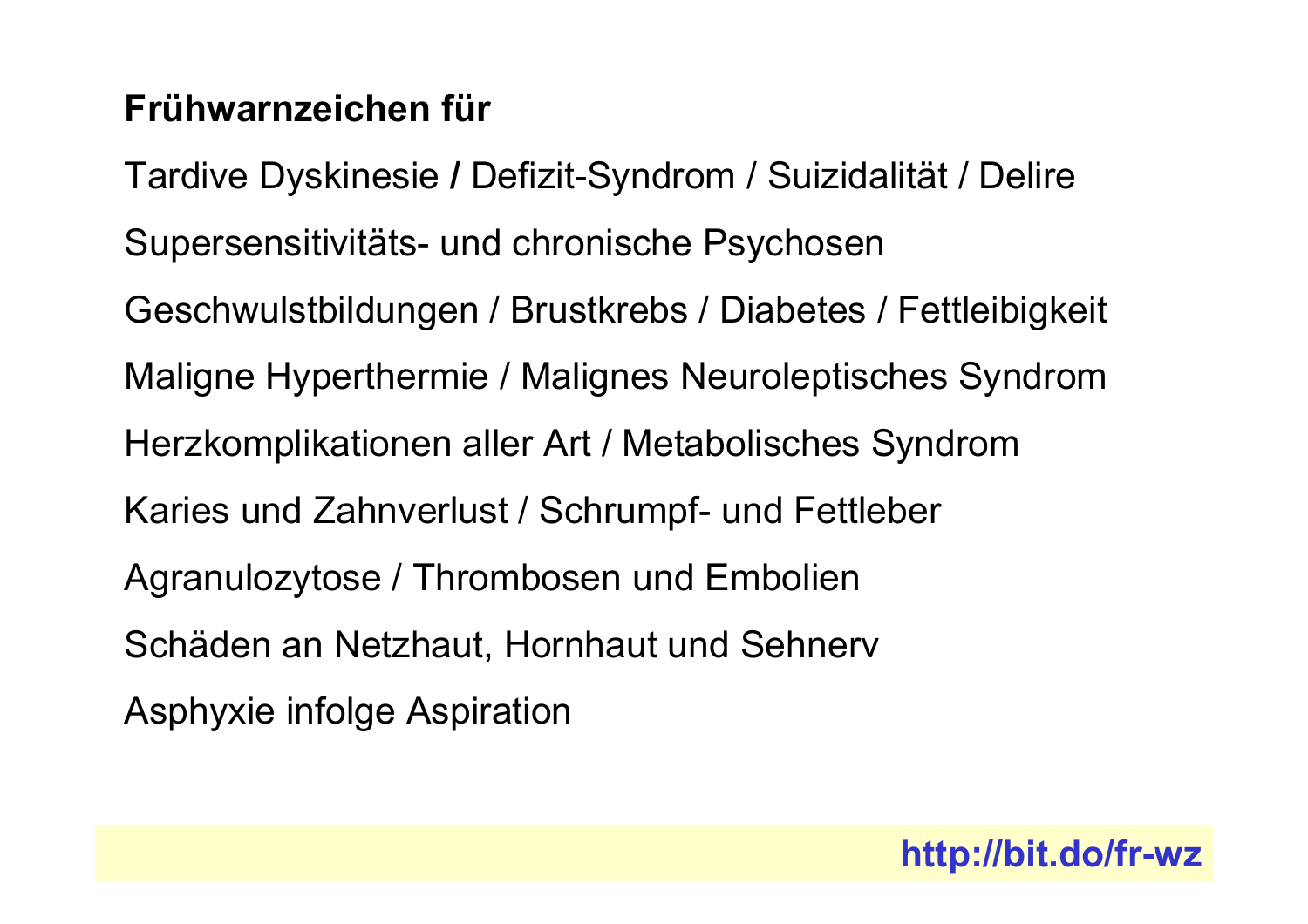# Frühwarnzeichen ignorieren?

Eventualvorsatz liegt nach herrschender Rechtsauffassung vor, wenn der Täter den Taterfolg – in diesem Fall Körperverletzung mit möglicher Todesfolge durch Neuroleptikaverabreichung – als Folge seines Handelns ernsthaft für möglich hält und ihn zugleich billigend in Kauf nimmt und sich damit abfindet (zum Beispiel durch unterlassene ernsthafte Vorsorgemaßnahmen). Allgemein herrscht unter Juristen Einigkeit, dass für die Strafbarkeit einer Tat Eventualvorsatz genügt. Auch für die zivilrechtliche Verantwortlichkeit genügt als Vorsatz der bedingte Vorsatz.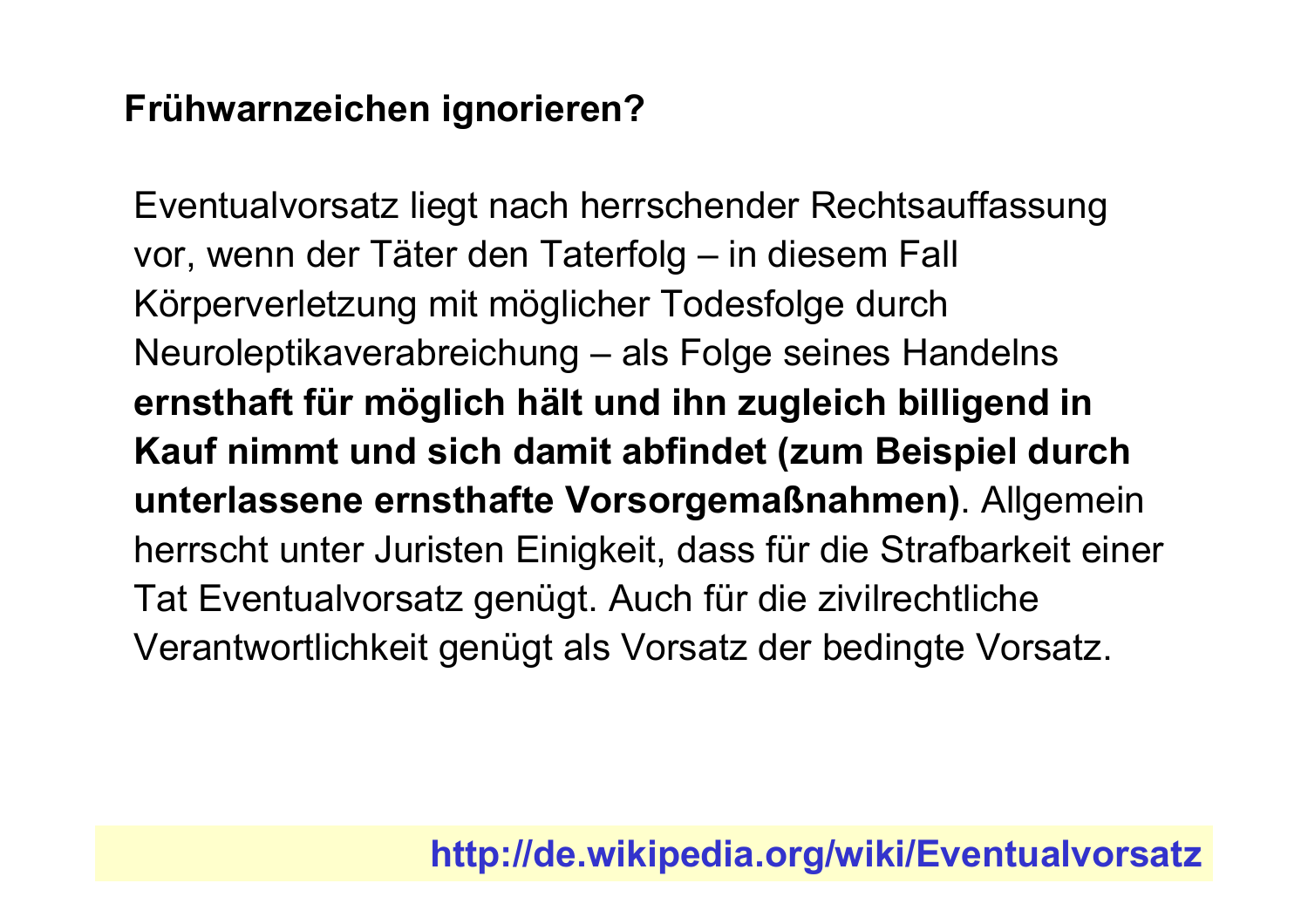

**EU-Aktionsprogramm gegen** "Diskriminierung und Schikane von Menschen mit psychosozialen Beeinträchtigungen im Gesundheitsbereich" im Rahmen des "Aktionsprogramms der Gemeinschaft zur Bekämpfung von Diskriminierung 2001-2006"

#### http://bit.do/anti-schikane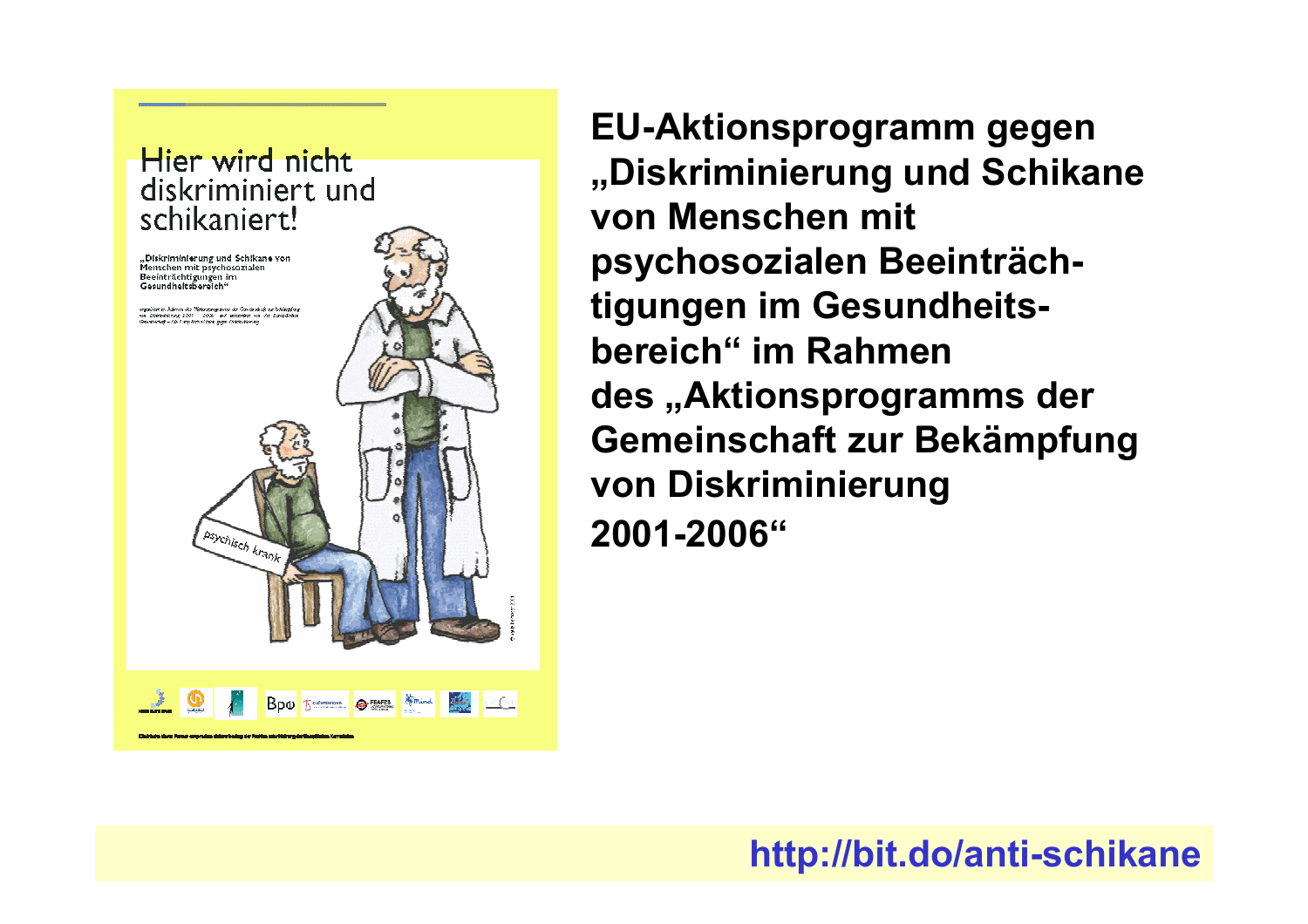# Empfehlungen der Antidiskriminierungs-Studie

- 1. Unterstützung der Organisierung von Psychiatriebetroffenen
- 2. Trainingsangebote zum Selbstschutz gegen Diskriminierung
- 3. Unterstützung von Selbsthilfezentren
- 4. Einbeziehung der Erfahrung und Sichtweisen von Psychiatriebetroffenen in Ausbildung und bei Einstellungsverfahren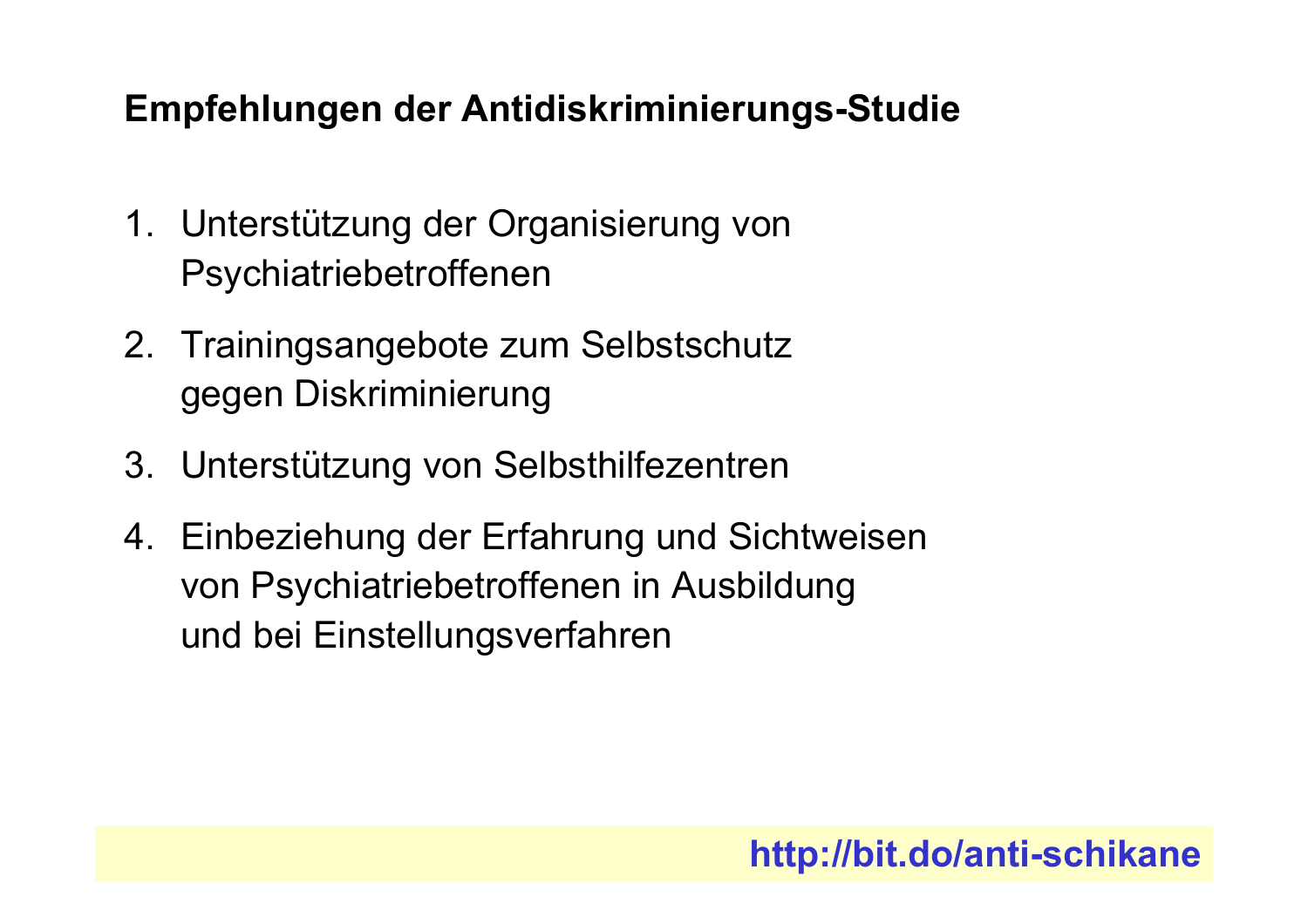#### Empfehlungen der Antidiskriminierungs-Studie .....

- 5. Gleichstellungsgesetze, Schutz der Menschenwürde, Recht auf körperliche Unversehrtheit, Selbstbestimmung, Schutz der Privatsphäre
- 6. Finanziell vernünftig ausgestattete unabhängige Beschwerdestellen mit Sanktionsmöglichkeiten
- 7. Mitarbeit von Psychiatriebetroffenen in Kriseneinrichtungen, Beratungsstellen, Forschungsprojekten, bei Kongressen.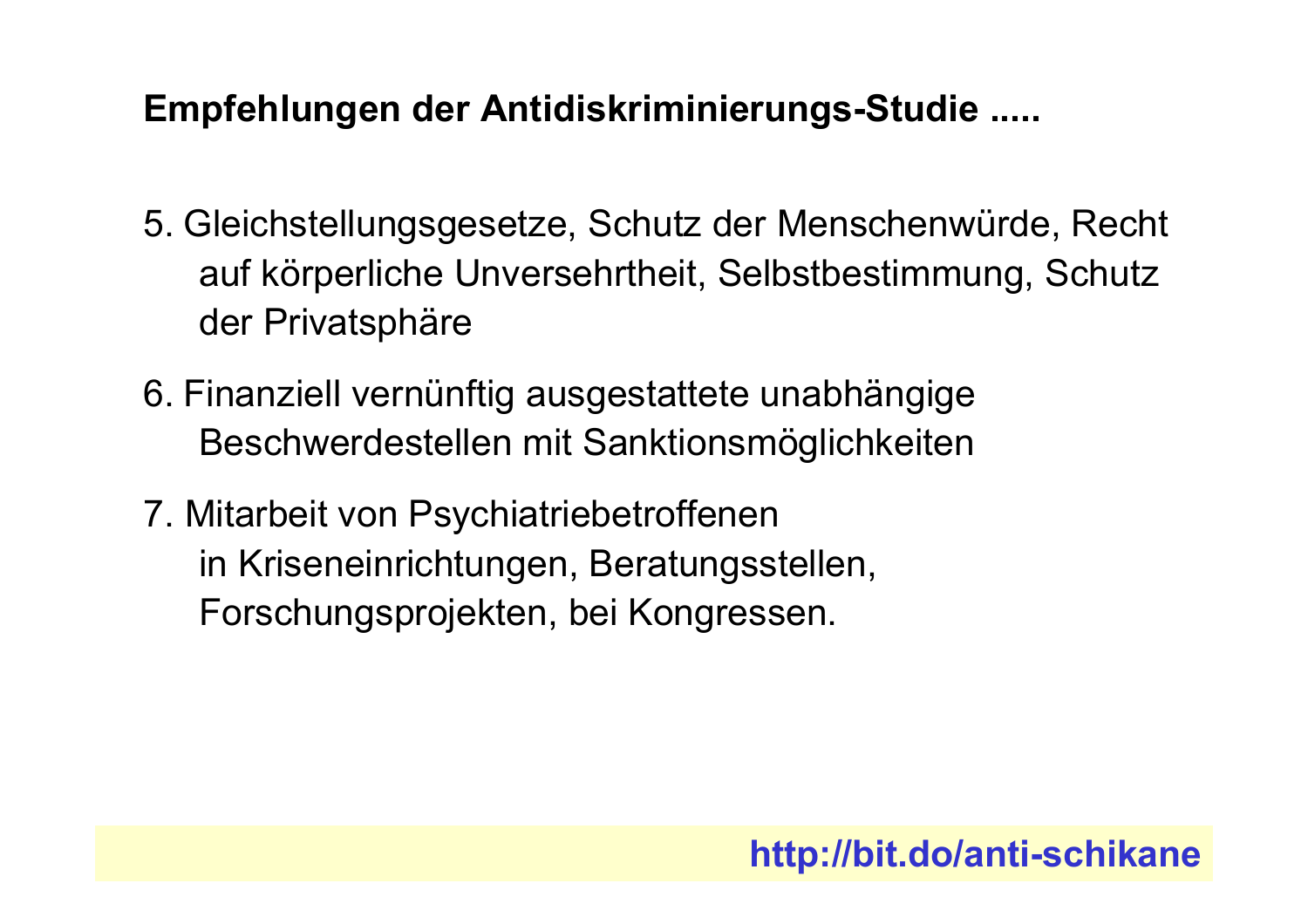# WHO / Europäische Union, Brüssel 1999 Empfehlungen der Consensus-Konferenz zur Zukunft der Psychiatrie: Eckpfeiler unter anderem

- A aktive Einbeziehung von Psychiatriebetroffenen in die Psychiatriepolitik
- Förderung von Selbsthilfeansätzen und nichtstigmatisierenden, nicht-psychiatrischen Ansätzen
- vor allem Freiheit zur Auswahl aus Behandlungsangeboten zur Stärkung der Menschenrechte.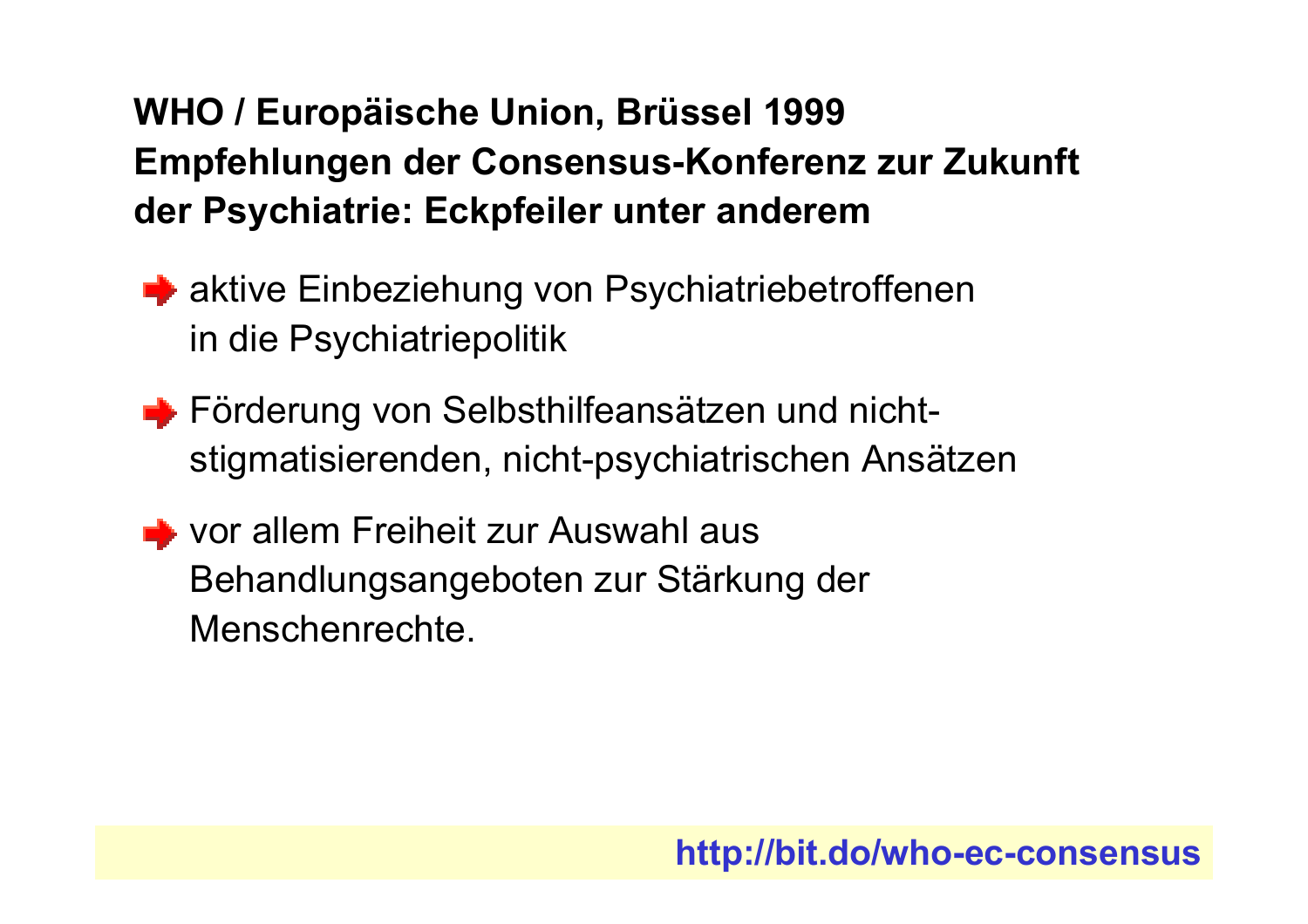# **Nichtpsychiatrische Selbsthilfe**

- Selbstorganisation
- Kampf für Menschenrechte
- kollektive Auseinandersetzung mit den Lebensbedingungen
- Befreiung vom psychiatrischen Einfluss
- Suche nach dem Sinn des Wahnsinns
- Autonomie und persönliche Entfaltung
- kritische Auseinandersetzung mit »Experten«
- Abbau der Machtverhältnisse innerhalb der Gruppe und Widerstand gegen Fremdkontrolle.

Tina Stöckle, 1948-1992. Dipl.-Pädagogin, Namensgeberin der »Villa Stöckle« (Weglaufhaus Berlin)

Tina Stöckle Die Irren-Offensive Erfahrungen einer Selbsthilfe-Organisation von Psychiatrieüberlebenden



Peter Lehmann Antipsychiatrieverlag



http://www.antipsychiatrieverlag.de/stoeckle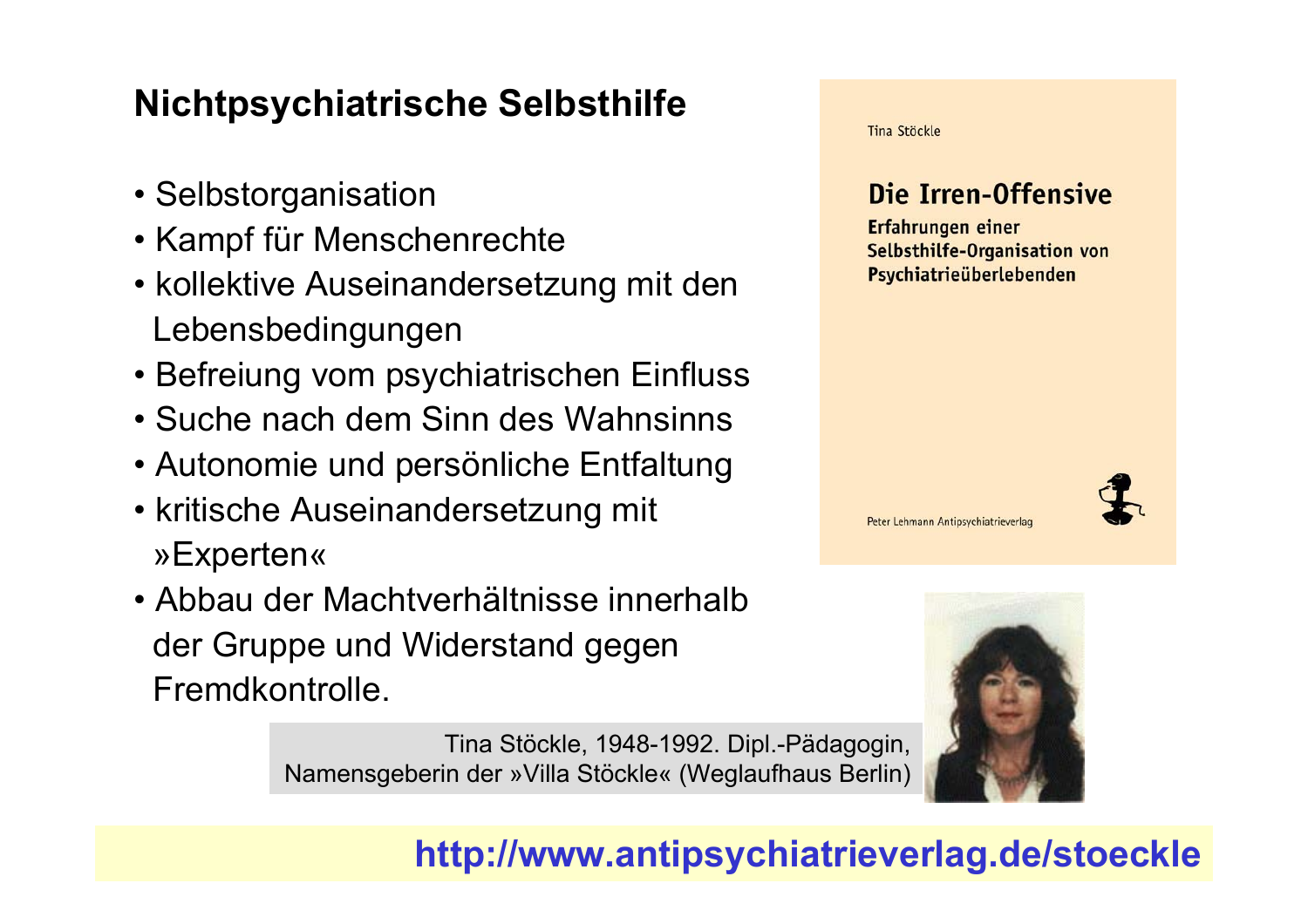#### Weglaufhaus

- Betroffenenkontrollierter Trägerverein  $\bullet$
- Krise als Überforderung der eigenen  $\bullet$ Bewältigungsstrategien und des **Umfeldes**
- Hilfe bei der Lösung sozialer,  $\bullet$ juristischer, psychischer und körperlicher Probleme sowie beim Absetzen von Psychopharmaka
- Psychiatriebetroffene Mitarbeiter als  $\bullet$ mutmachende Beispiele



#### http://www.antipsychiatrieverlag.de/info/weglaufhaus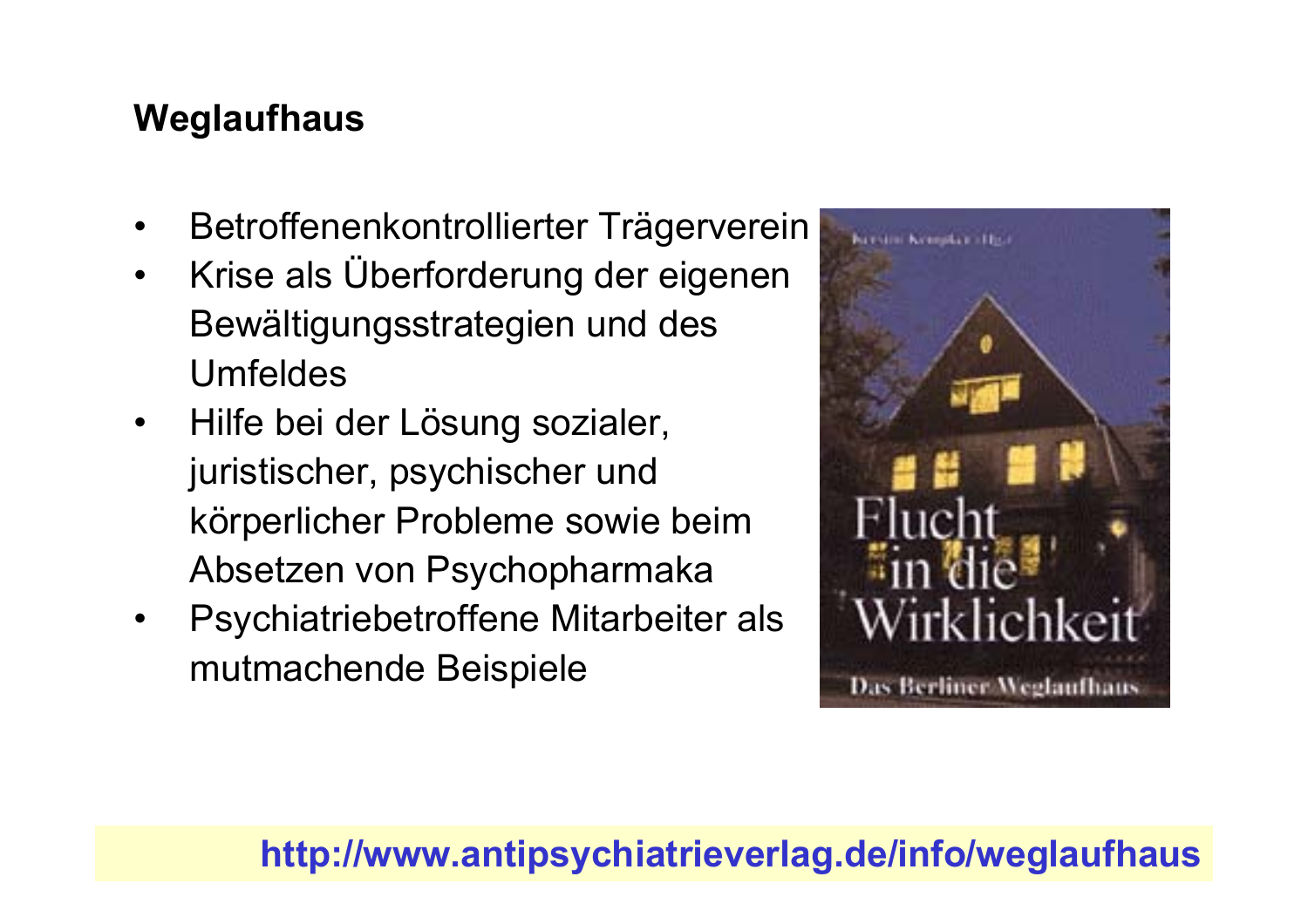#### Mit Psychotherapie durch die Krise

Peter Lehmann, Uta Wehde / Theodor Itten, Anna Emmanouelidou, Karin Roth, Martin Urban & Wilma Boevink:

"Psychotherapie und helfende Beziehung statt Psychiatrisierung -**Alternative Wege bei schweren** seelischen Krisen"

Symposium beim DGVT-Kongress für Klinische Psychologie, Psychotherapie und Beratung, Berlin 2010 S. 339-394

#### Verhaltenstherapie & Psychosoziale Praxis 2/2011

Schwerpunkt I: PISA - ein Thema für die psychosoziale Praxis Schwerpunkt II: Psychotherapie und helfende Beziehung statt Psychiatrisierung

amtharania ais i intertifizung vor

herzoie und helfende Beziehung **Peter Lehmann & Uta Webde** "kh", das Wunder des "Du osoriantiarta Rahandiuno ir Vam psychopa **Manschan wit Couchiches** *<u>Mimo Powink</u>* 

**Electric** 



監

http://bit.do/helfend

Deutsche Gesellschaft für Verhaltenstherapie e.V.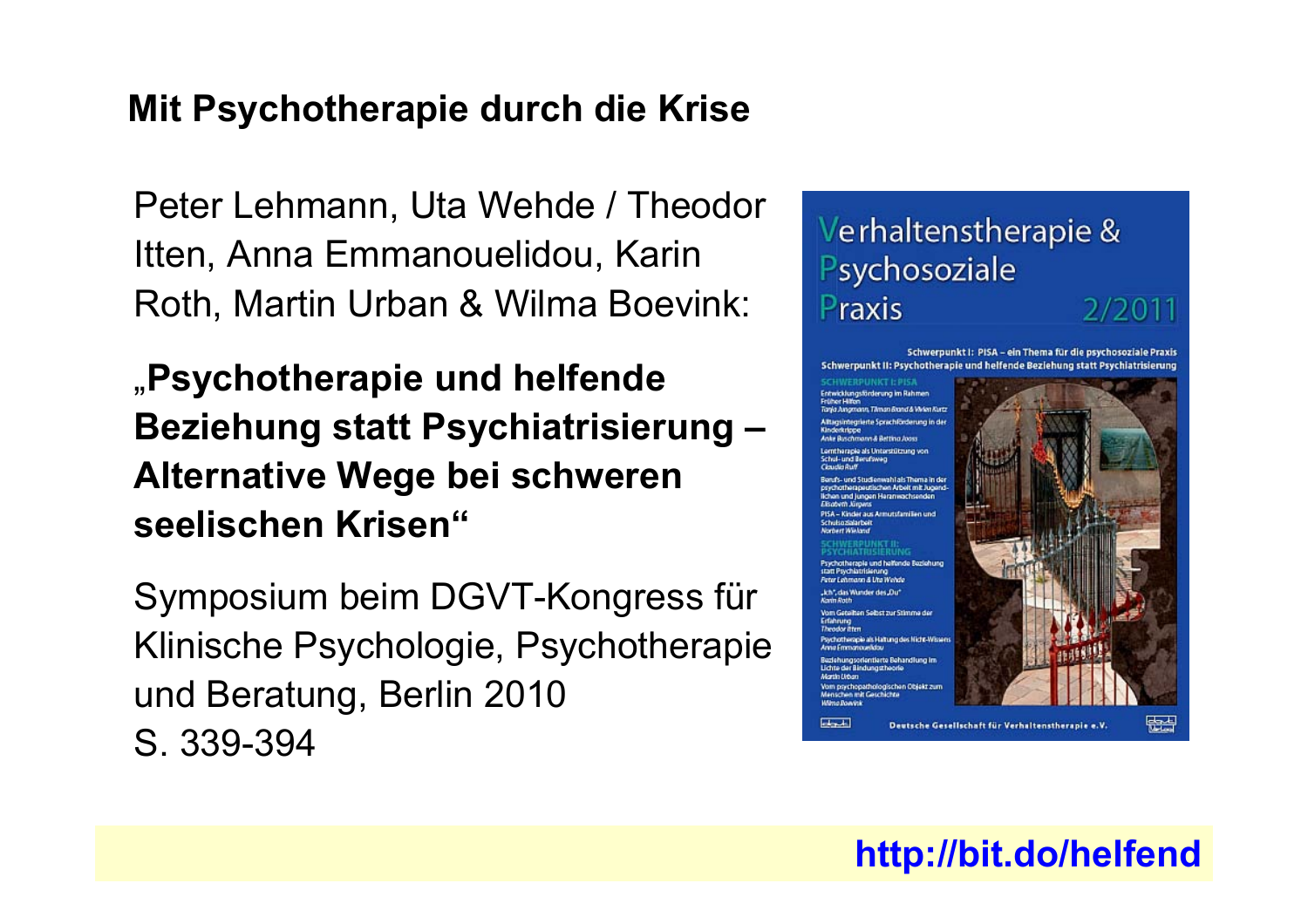# **Alternative Modelle** institutionalisierter Unterstützung

# **Beispiele**

- Soteria
- Offener Dialog
- Krisenherberge
- Windhorse
- Hotel Magnus Stenbock
- La Cura
- Weglaufhaus
- Von Trauma-Erfahrenen geleitete Krisenzentren

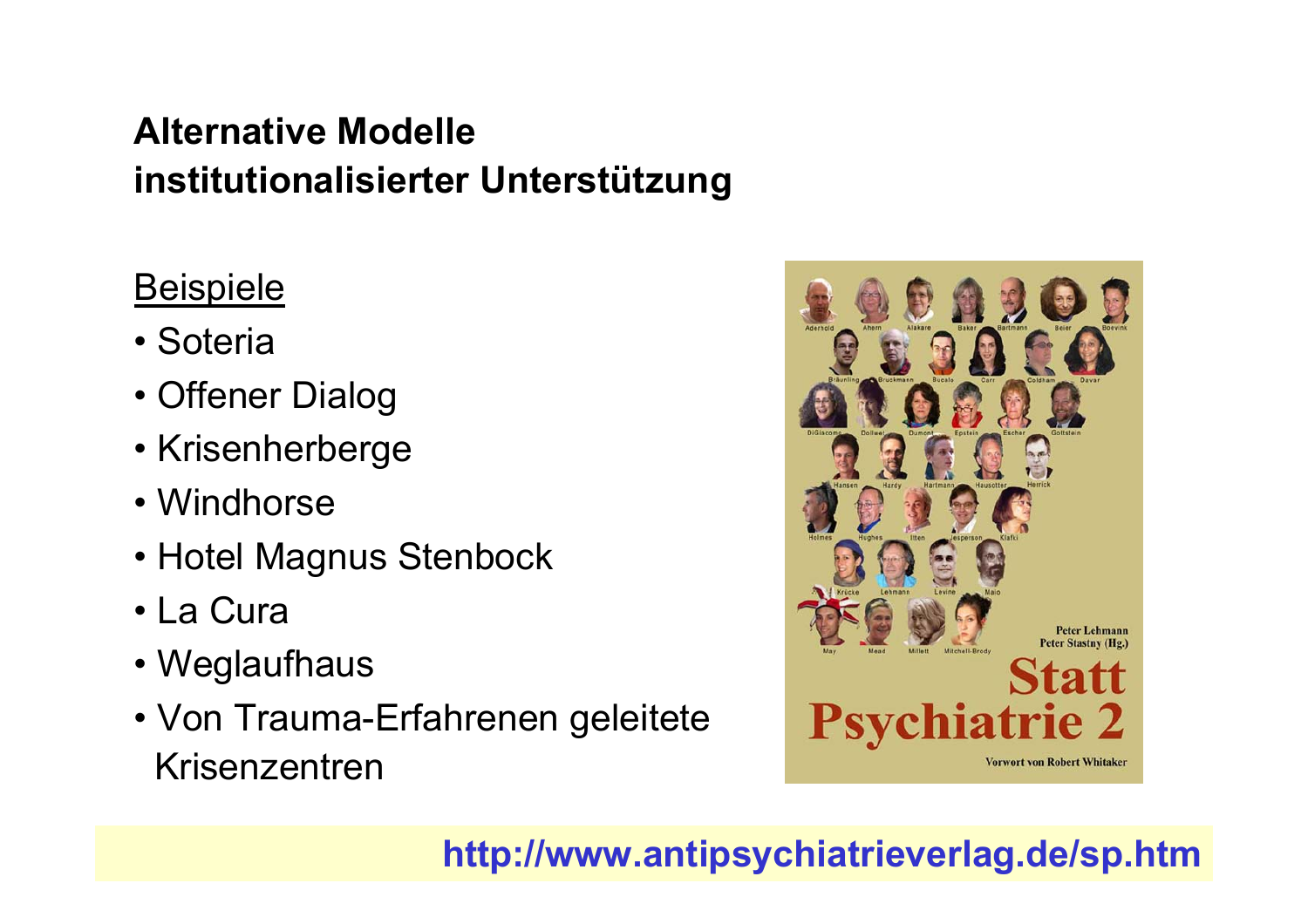#### **Soteria**

Psychose: Bewältigungsmechanismus und Antwort auf Jahre traumatischer Ereignisse, die die Betroffenen veranlasst haben, sich aus der konventionellen Realität zurückzuziehen

Keine psychopathologische Verbildung

**Keine Gewalt** 

Möglichst keine Neuroleptika

Nil noscere / Dabeisein



Loren R. Mosher (1933-2004) Klinischer Professor für Psychiatrie, University of California, San Diego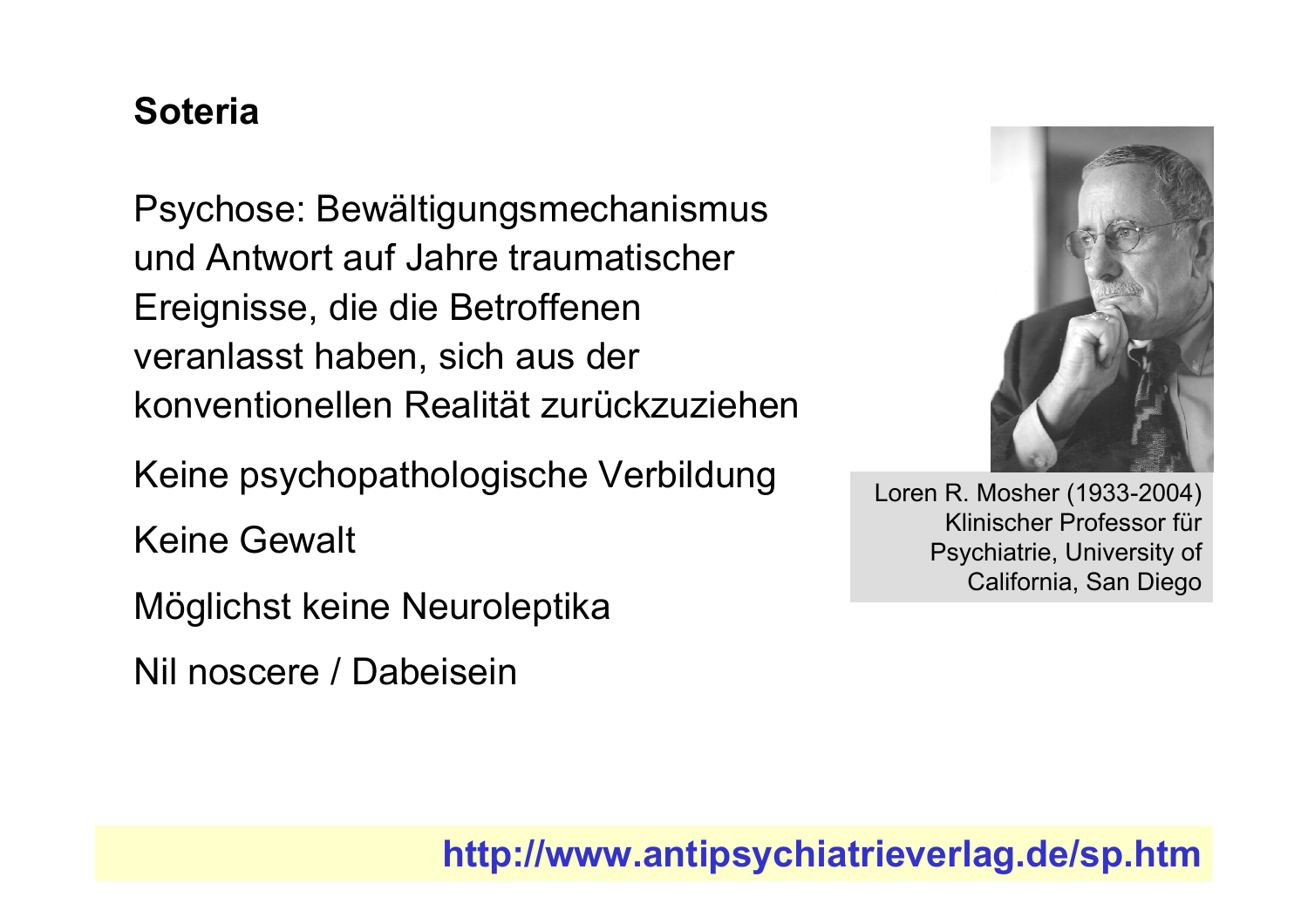# **Soteria**

- Gebrauch von Psychopharmaka auch noch nach zwei Jahren sehr gering
- Größeres Ausmaß an persönlicher Entwicklung
	- regelmäßige Arbeit über einen gewissen Zeitraum
	- erfolgreicher Schulbesuch bzw. -abschluss
	- Verlassen des Elternhauses, selbstständiges Wohnen
	- befriedigende sexuelle Beziehung
- Niedrigere Quote von Wiedereinweisungen
- Die Kosten pro Person ungefähr gleich hoch

Volkmar Aderhold / Peter Stastny / Peter Lehmann: "Soteria – Eine alternative psychosoziale Reformbewegung", in: P. Lehmann & P. Stastny (Hg.), "Statt Psychiatrie 2", Antipsychiatrieverlag 2007, S. 150-165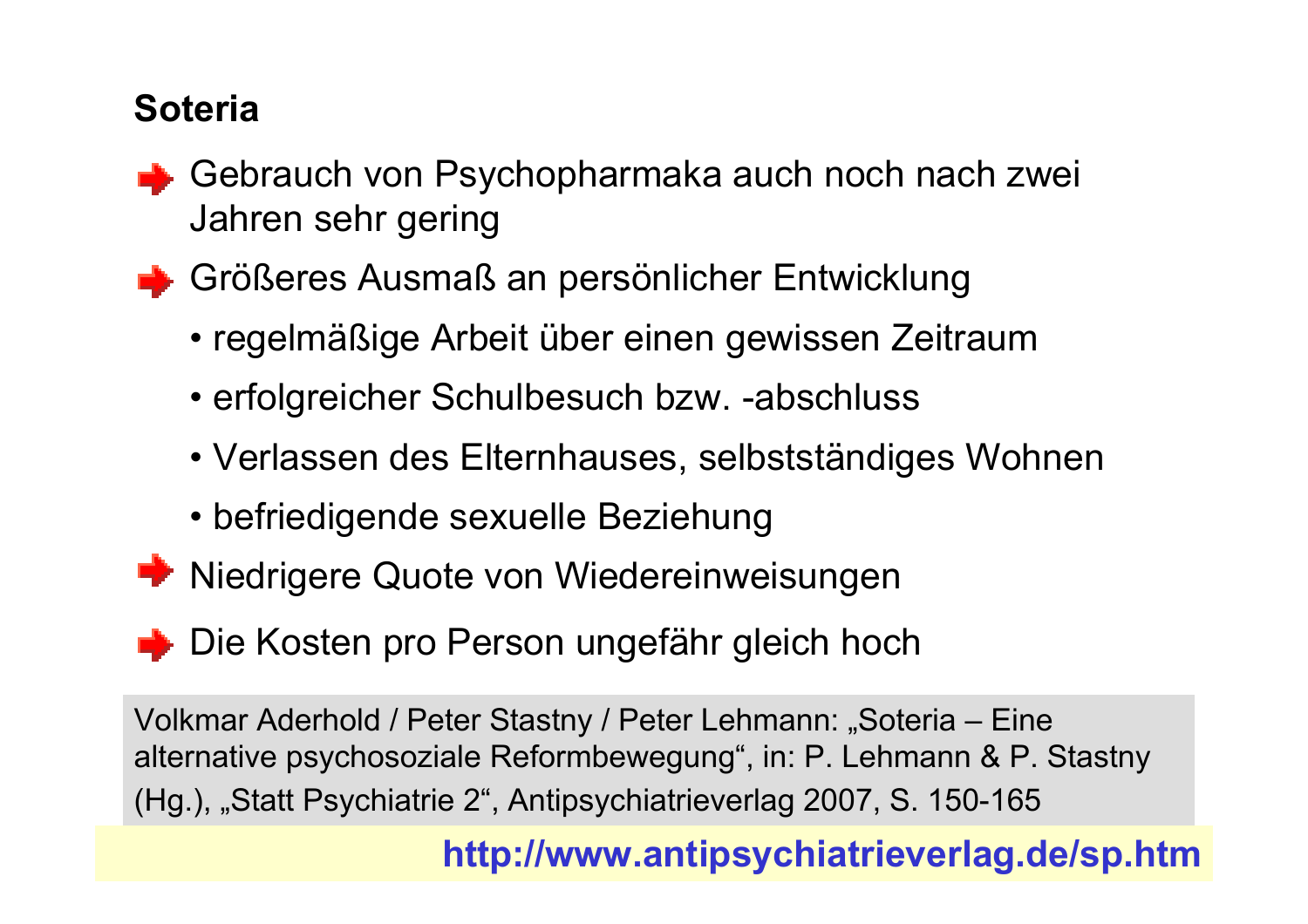# **Offener Dialog**

Systemisches Psychosenverständnis, orientiert an Beziehungsstörungen der Menschen (nicht auf Hirnstörungen)

Einbeziehung des sozialen Netzes, auch in die Entscheidungen

Übernahme von Verantwortung

**Therapeutische Kontinuität** 

Team mit Mitgliedern aller Berufsgruppen

Sofortiges Reagieren vor Ort

Toleranz von Ungewissheit (incl. Enthaltung von Psychopharmaka über Wochen hinweg)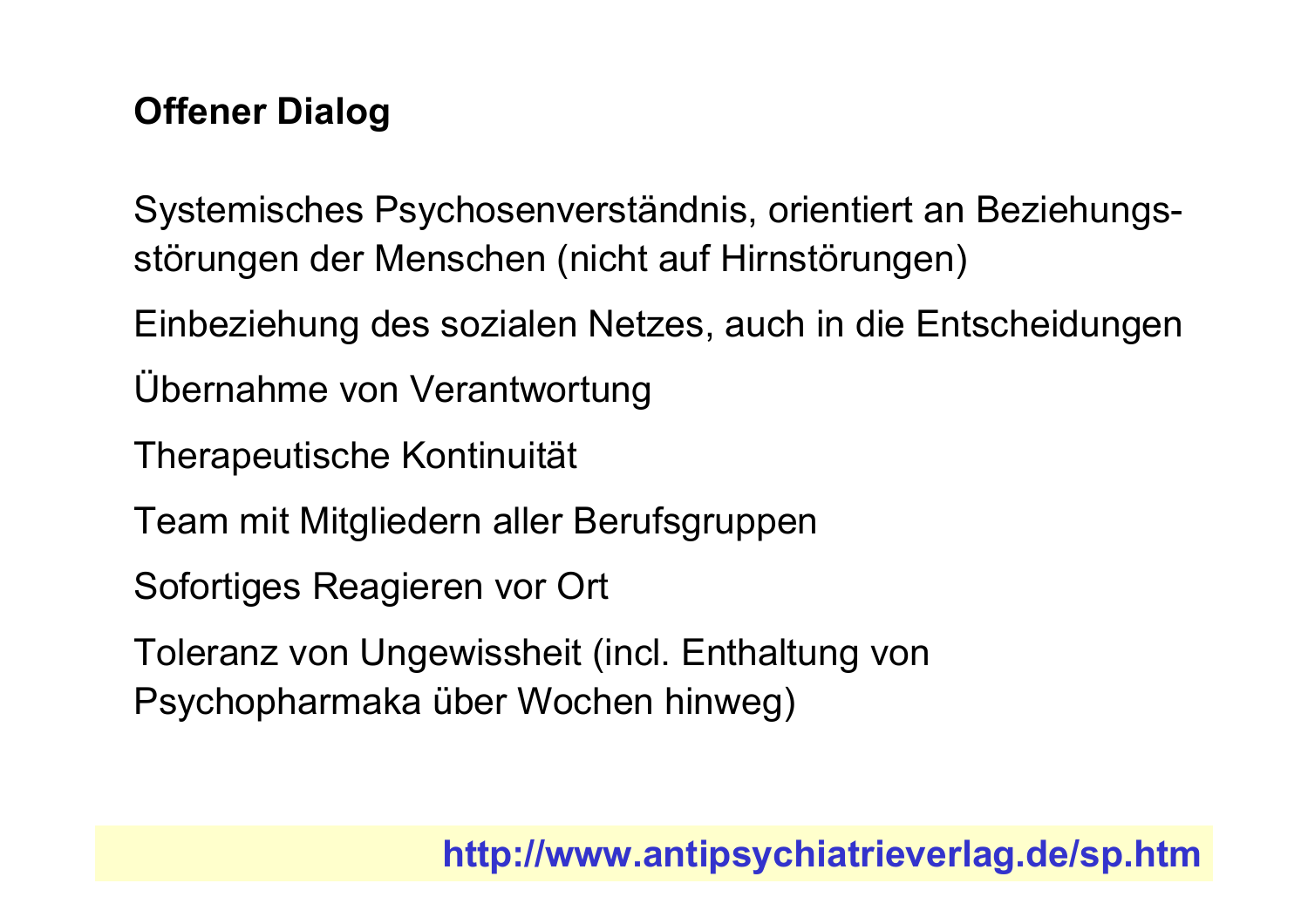# **Offener Dialog**

- $\blacktriangleright$  Kürzere Klinikaufenthalte
- ← Wesentlich weniger Neuroleptika
- ← Bessere Erholung von der Krise
	- 24 % Rückfallquote (Vergleichsgruppe: 71 %)
	- 17 % Patienten mit leichten Symptomen (Vergleichgruppe: 50%)
	- 19% Erwerbsunfähigkeitsrente (Vergleichsgruppe: 57%)

Jaakko Seikkula / Birgitta Alakare: "Offene Dialoge" in: P. Lehmann & P. Stastny (Hg.), "Statt Psychiatrie 2", Antipsychiatrieverlag 2007, S. 234-249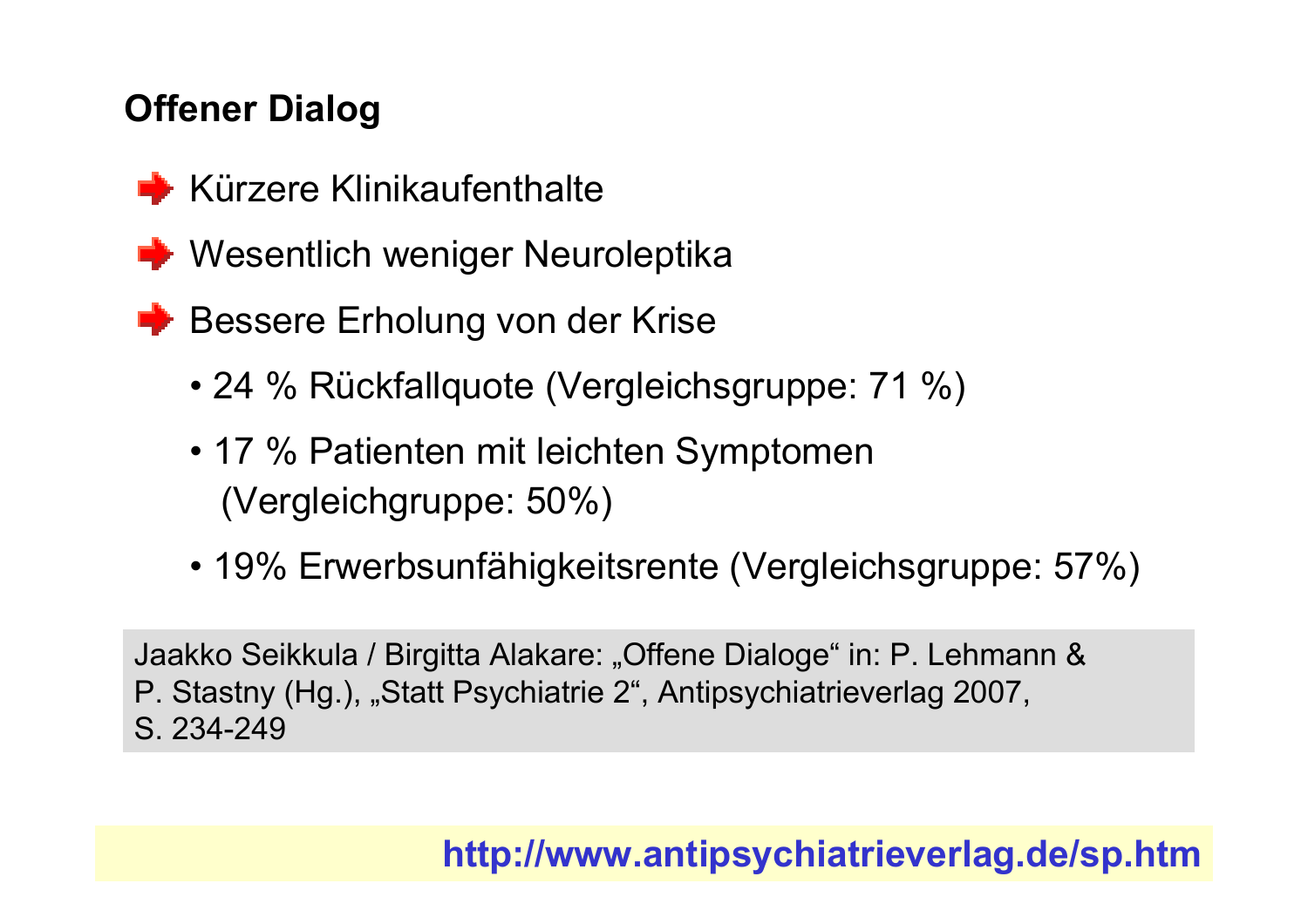# **Krisenherberge**

- a) vorsorgliche Krisenplanung und Training zur Krisenbewältigung, Beratungsstelle
- b) Unterkunft für psychiatrisch Gefährdete
- Rückzugsort mit Möglichkeit zum Meditieren, zur Massage und zum Austoben
- Einbeziehung von Betroffenen ins Team
- zwangfreies nichtmedizinische Modell
- eigene Definition von Bedürfnissen
- gegenseitige Unterstützung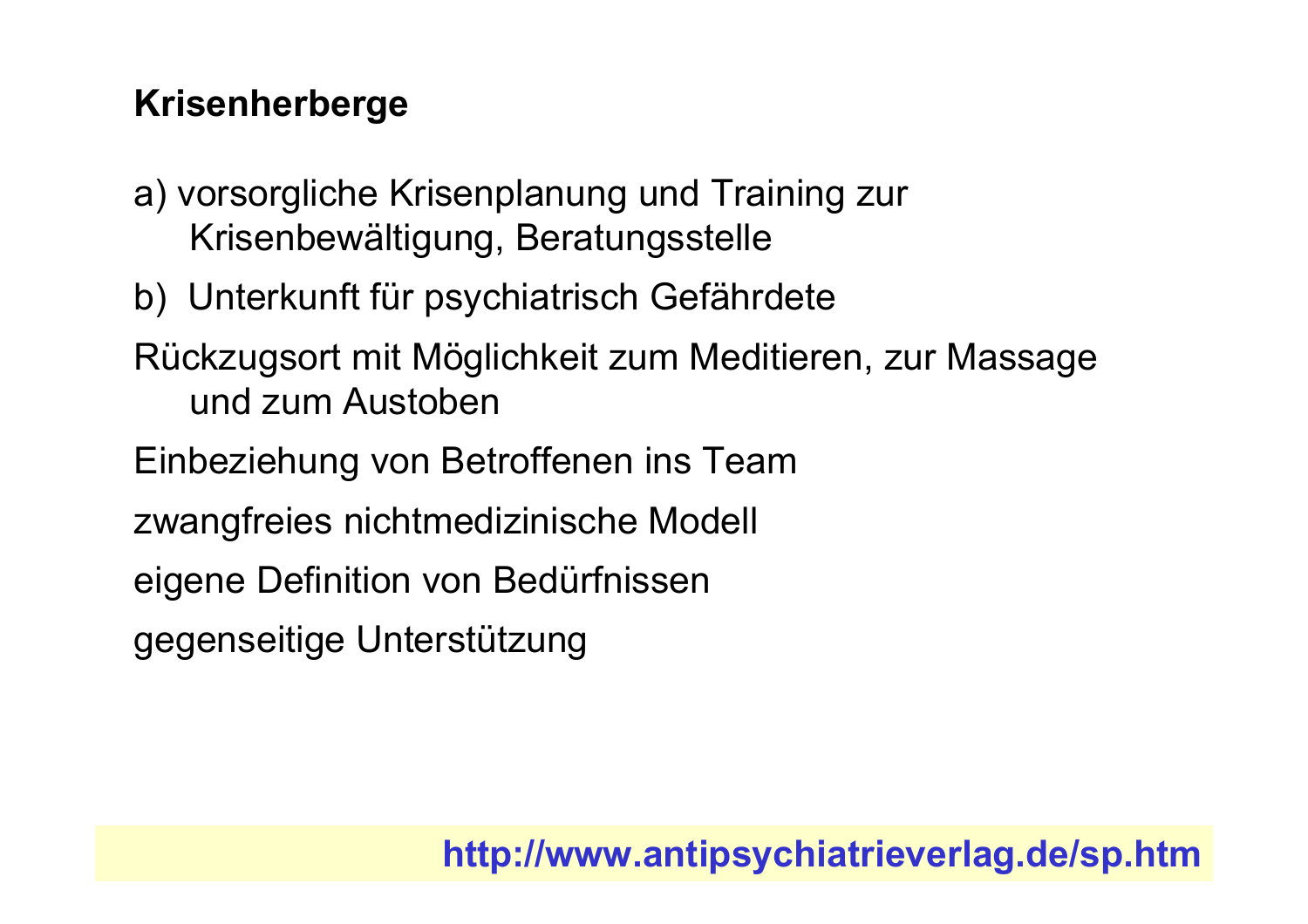# **Krisenherberge**

- Krisenhilfe zeitnaher und hilfreicher
- Stärkere Respektierung der Rechte der Betroffenen
- Stärkere Unterstützung bei Gesundung und Selbsthilfe
- Größere Fortschritte bei der Gesundung (Recovery) & Selbstermächtigung (Empowerment)
- $\rightarrow$  Höhere Zufriedenheit
- Kürzere Anstaltsaufenthalte
- Geringere Ausfälle im Arbeitsleben
- Geringere Gesamtkosten

Jeanne Dumont / Kristine Jones: "Die Krisenherberge. Ergebnisse einer betroffenendefinierten Alternative zur stationären Psychiatrie", in: P. Lehmann & P. Stastny (Hg.), "Statt Psychiatrie 2", Antipsychiatrieverlag 2007, S. 186-194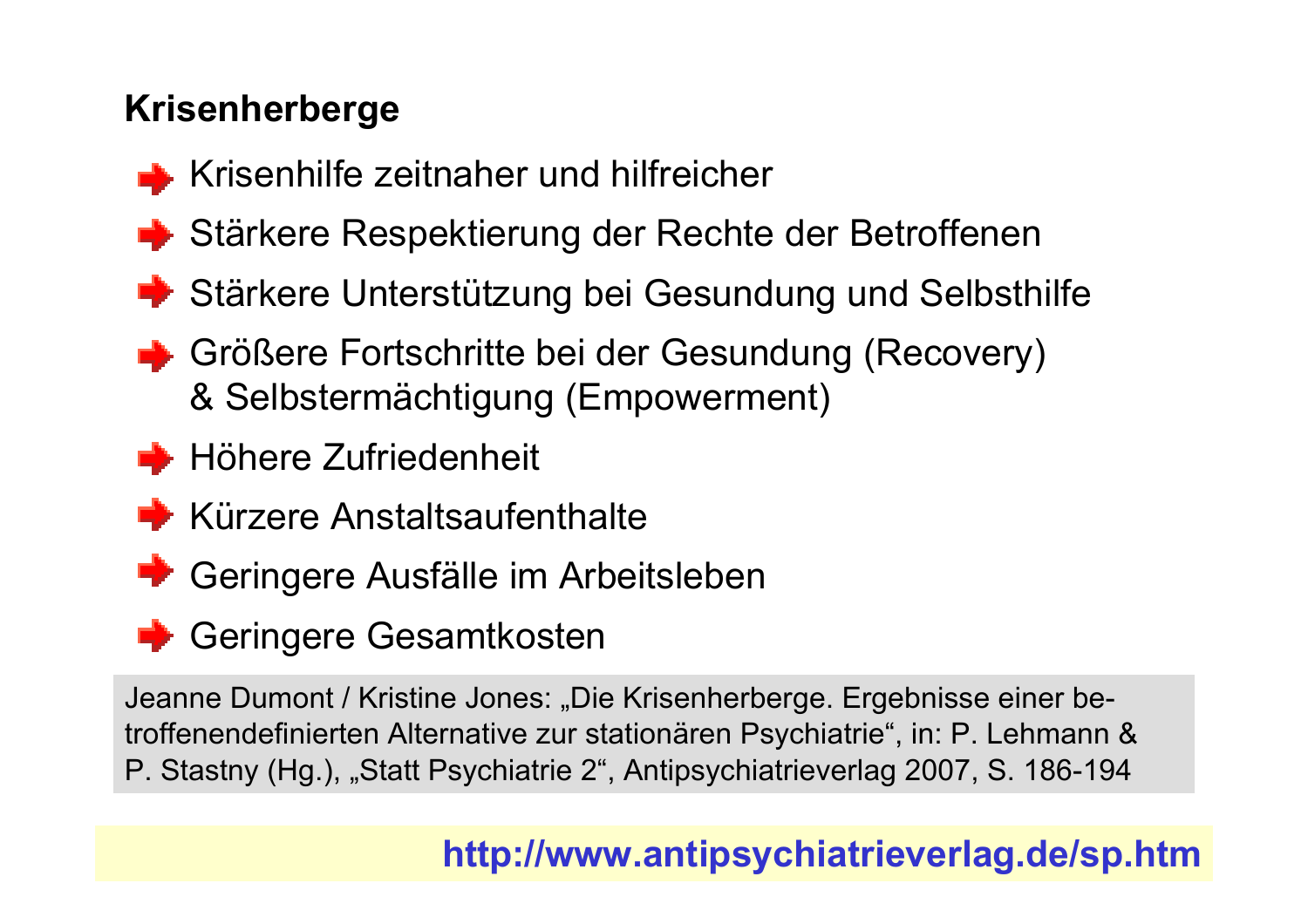# **Diabasis**

Modell veränderter Akutpsychiatriepraxis, Wohnprojekt für Menschen mit sogenannten akuten Psychosen, San Francisco, 1970er Jahre, John Perry quasiprofessionelle Helfer ohne Psychopathologie-Ausbildung

- Keine Abwertung von Erfahrungen und Wesensarten durch Etikettierung,
- keine Psychopharmaka, keine Gewalt
- Anteilnahme, Ermutigung, Unterstützung & Zuneigung  $\bullet$
- Rückkehr zu einem zusammenhängenden, rationalen  $\bullet$ Bewusstseinszustand in der Regel innerhalb von 1-5 Tagen

John Weir Perry: "Psychosis as visionary state", in: Ian F. Baker (Hg.): "Methods of treatment in analytical psychology", Fellbach: Bonz Verlag 1980, S. 193-198; zusammengefasst in: Uta Wehde, "Das Weglaufhaus - Zufluchtsort für Psychiatrie-Betroffene", Berlin: Antipsychiatrieverlag 1991, S. 44-45

#### http://www.antipsychiatrieverlag.de/wehde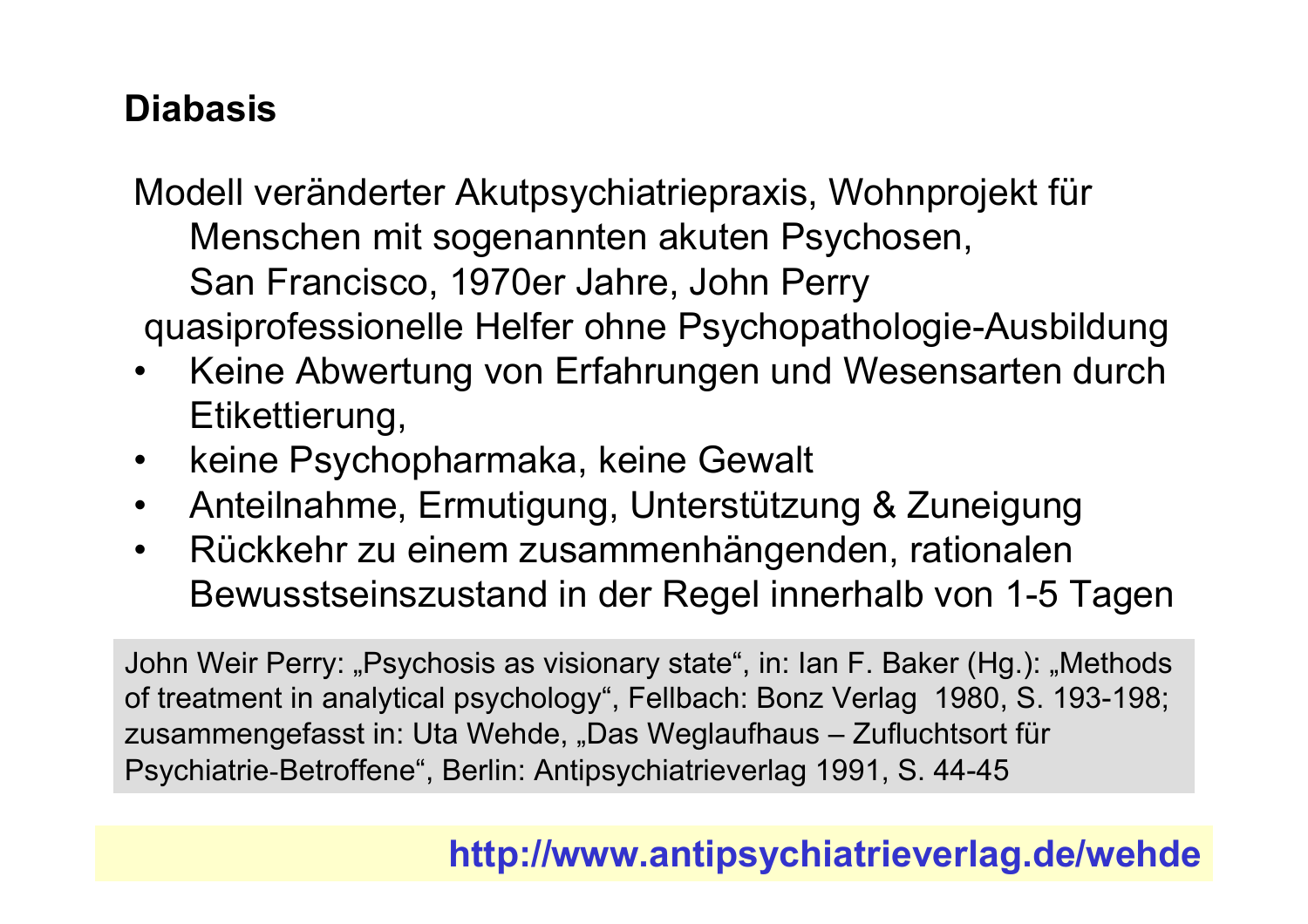# Strukturelle Herangehensweisen zur Durchsetzung einer humanen Behandlung

- Durchsetzung von Menschenrechten
- Vorausverfügungen
- Forschung aus Betroffenenperspektive
- Fortbildung
- Zusammenschluss von Alternativprojekten (INTAR)
- Vernetzung der Selbsthilfe
- Umsetzung der vorgeschlagenen Antidiskriminierungsmaßnahmen

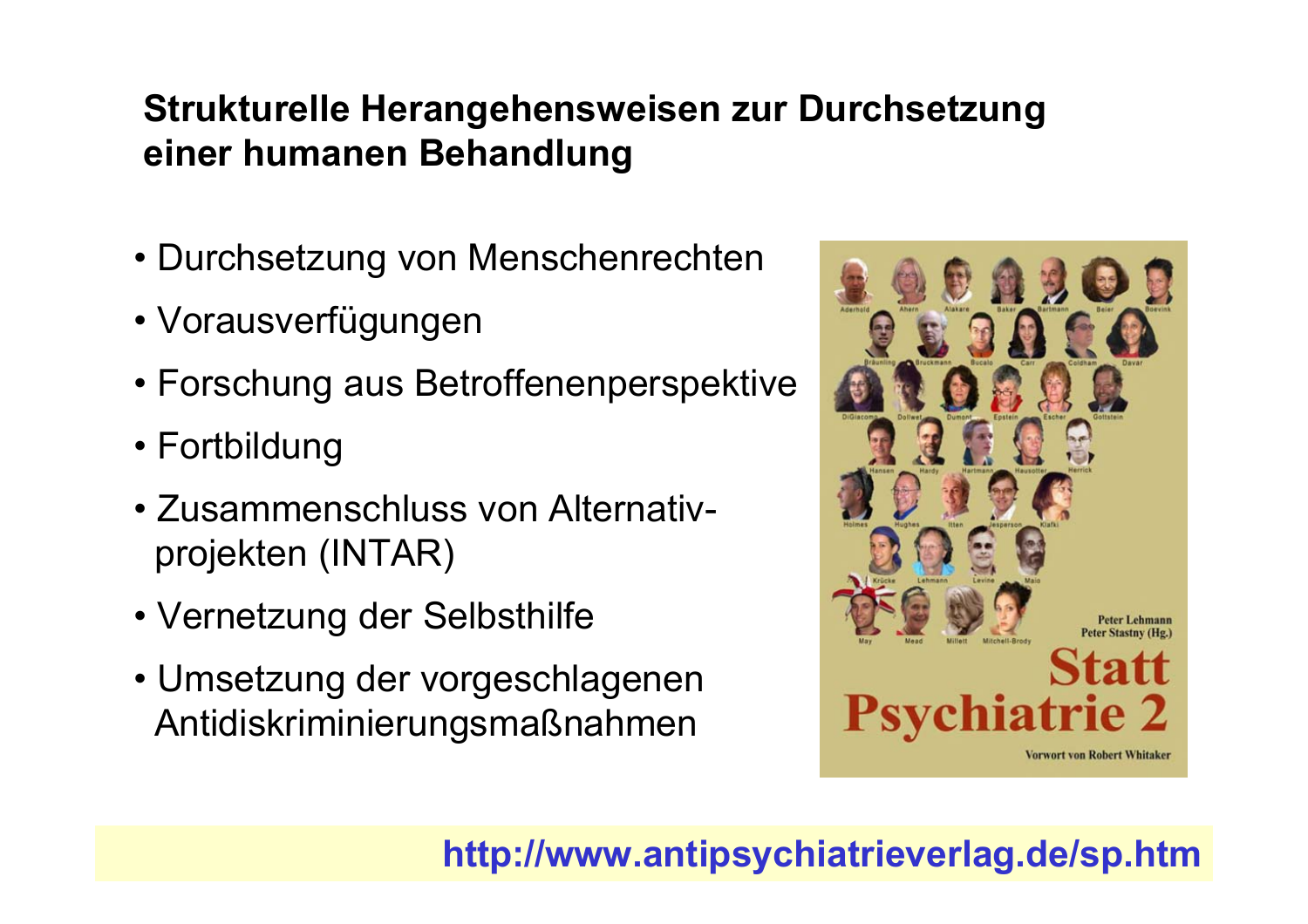#### **Psychiatrisches Testament**

"Vorausverfügungen sind Rechtsmittel, die zum Schutz des Rechts einsichts- und urteilsfähiger Personen, medizinische Versorgung zu wählen oder abzulehnen, entwickelt wurden.

Patienten können spezifische Entscheidungen dokumentieren oder Vertreter benennen, die solche für sie treffen können. Durch derartige Vorausverfügungen können sie Kontrolle über ihre psychiatrische Behandlung auch dann behalten, wenn sie als nicht einsichts- und urteilsfähig eingestuft werden."

Miriam Krücke: "Vorausverfügungen - ein Schritt zur Selbsthilfe", in: P. Lehmann & P. Stastny (Hg.), "Statt Psychiatrie 2", Antipsychiatrieverlag 2007, S. 99-106

Laura Ziegler: "Vorausverfügungen für den Fall der Psychiatrisierung - 'Die Rechte eines Flohs" in: ebd., S. 331-343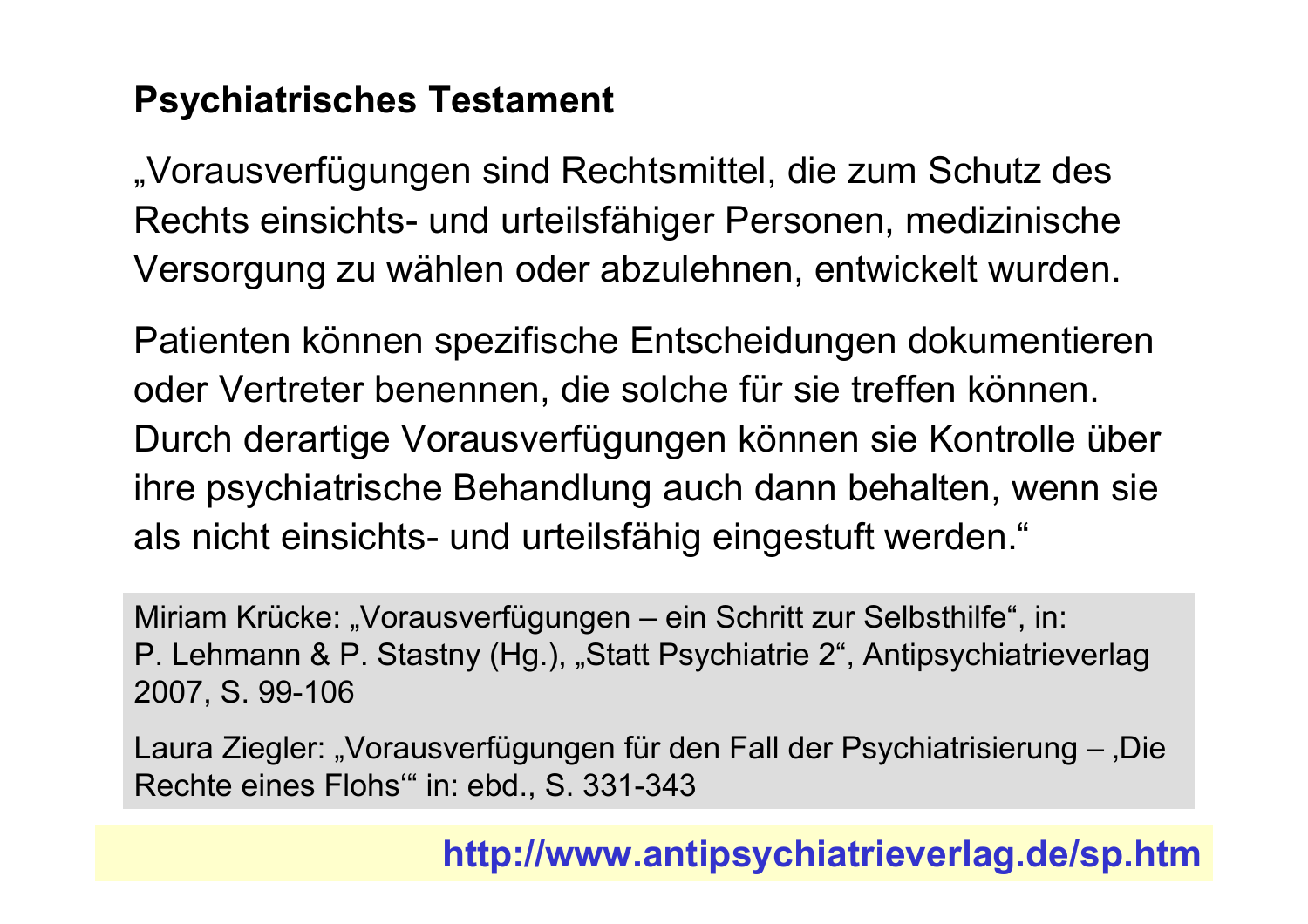#### **Forschung und Fortbildung aus Betroffenenperspektive**

"Durch psychiatriebetroffene Forscher geschaffenes Wissen basiert auf einem anderen Wertesystem als das von Experten. Wichtige Werte für betroffenenkontrollierte Forschung sind unter anderem die Orientierung an Veränderungen, auf persönlichen Erfahrungen basierende Kompetenz, das Bekämpfen von Stigma und Machtverhältnissen sowie das Streben nach Selbstmanagement und Recovery, um ein erfülltes Leben führen zu können."

Jan Wallcraft: "Betroffenenkontrollierte Forschung zur Untermauerung alternativer Ansätze", in: P. Lehmann & P. Stastny (Hg.), "Statt Psychiatrie 2", Antipsychiatrieverlag 2007, S. 358-368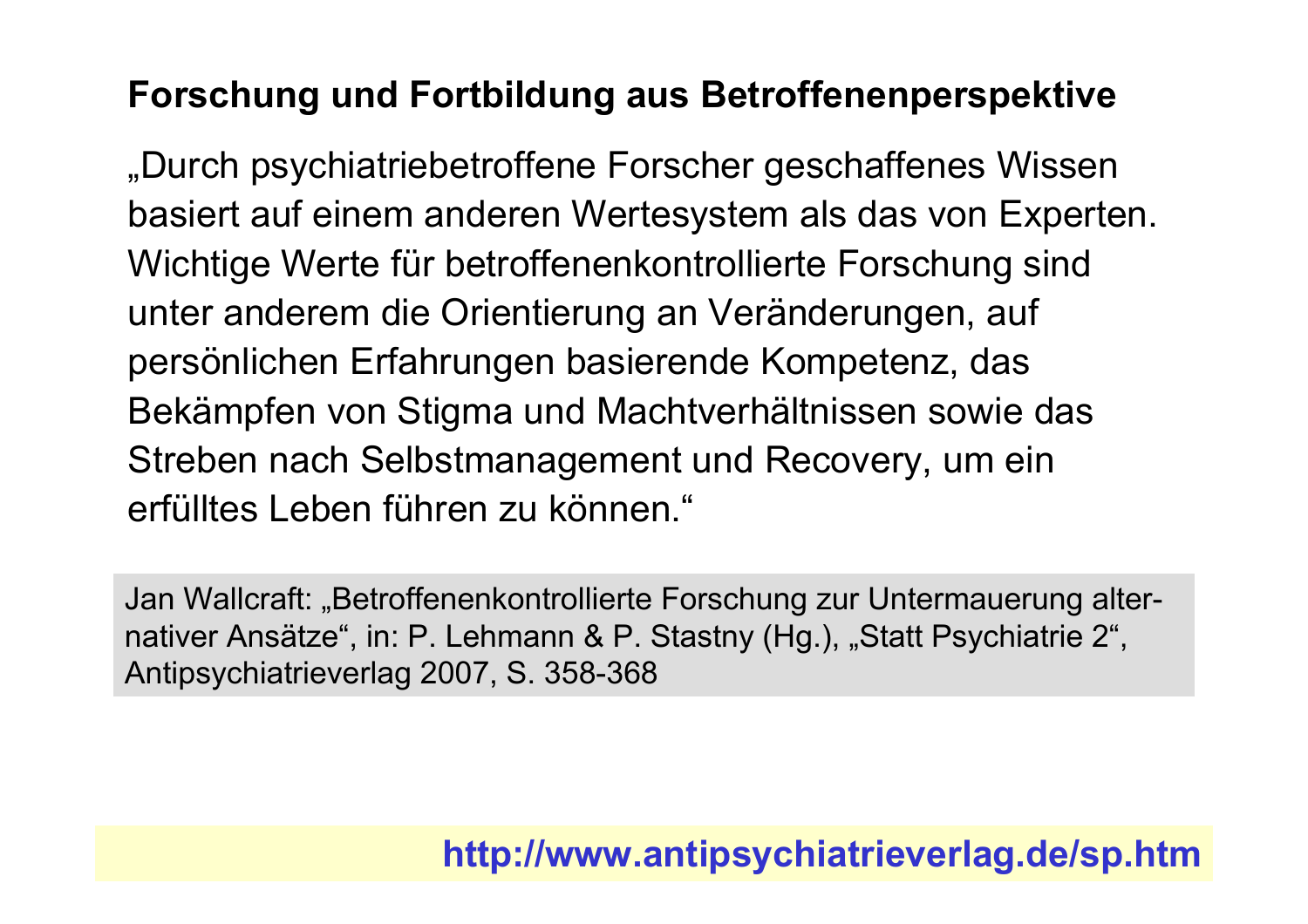#### Psychopharmaka geben – Und was dann?

Vorher Ratschlag: Psychopharmaka nur mit ärztlichem Einverständnis absetzen

UK, Mind Studie 2005: Arzte und Arztinnen am wenigsten hilfreiche Gruppe beim Absetzen

Nachher Ratschlag: sich ausgewogen informieren! Plus Hinweis auf Indoktrination von Ärzten und Ärztinnen durch Pharmaindustrie

Jim Read: "Coping with coming off", London: Mind Publications 2005 http://www.peter-lehmann.de/absetzen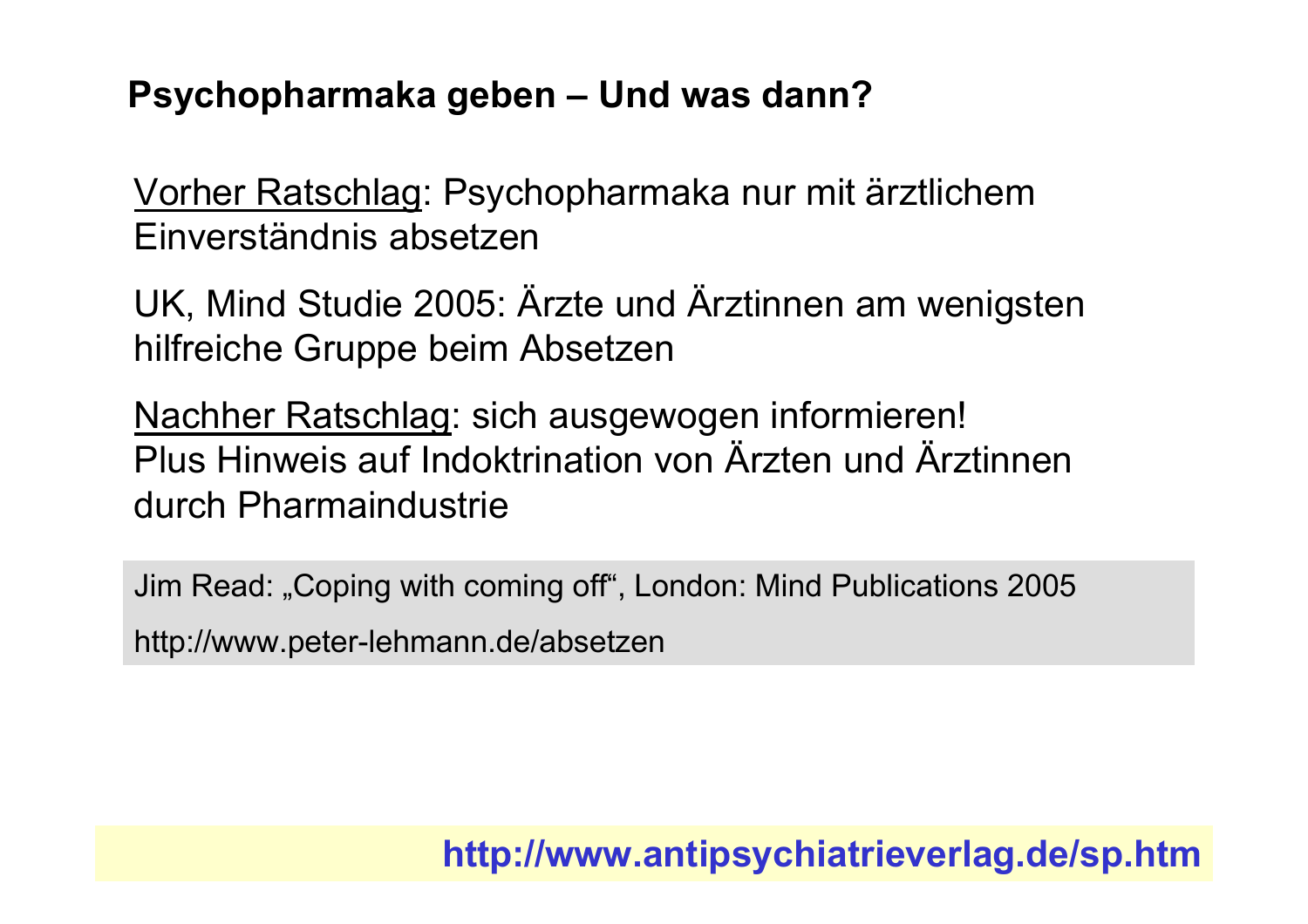#### **Jenseits von Paradigmen**

"... dass das medizinische Modell nur Teil eines grundlegenderen Problems ist: der Tendenz, menschliche Schwierigkeiten auf die eine oder andere Art als technische Probleme zu verstehen....

Die radikalste Folgerung der Recovery-Bewegung mit ihrer Umkehrung dessen, was erst- und zweitrangig ist, besteht in der Feststellung, dass es die Betroffenen sind, die das größte Wissen und die meisten Informationen über Werte, Bedeutungen und Beziehungen besitzen. Im Sinne der Recovery-Bewegung sind sie die wahren Experten."

Pat Bracken: "Jenseits von Modellen und Paradigmen. Eine radikale Interpretation von Recovery" in: P. Lehmann & P. Stastny (Hg.), "Statt Psychiatrie 2", Antipsychiatrieverlag 2007, S. 418-420

#### http://www.antipsychiatrieverlag.de/artikel/reform/bracken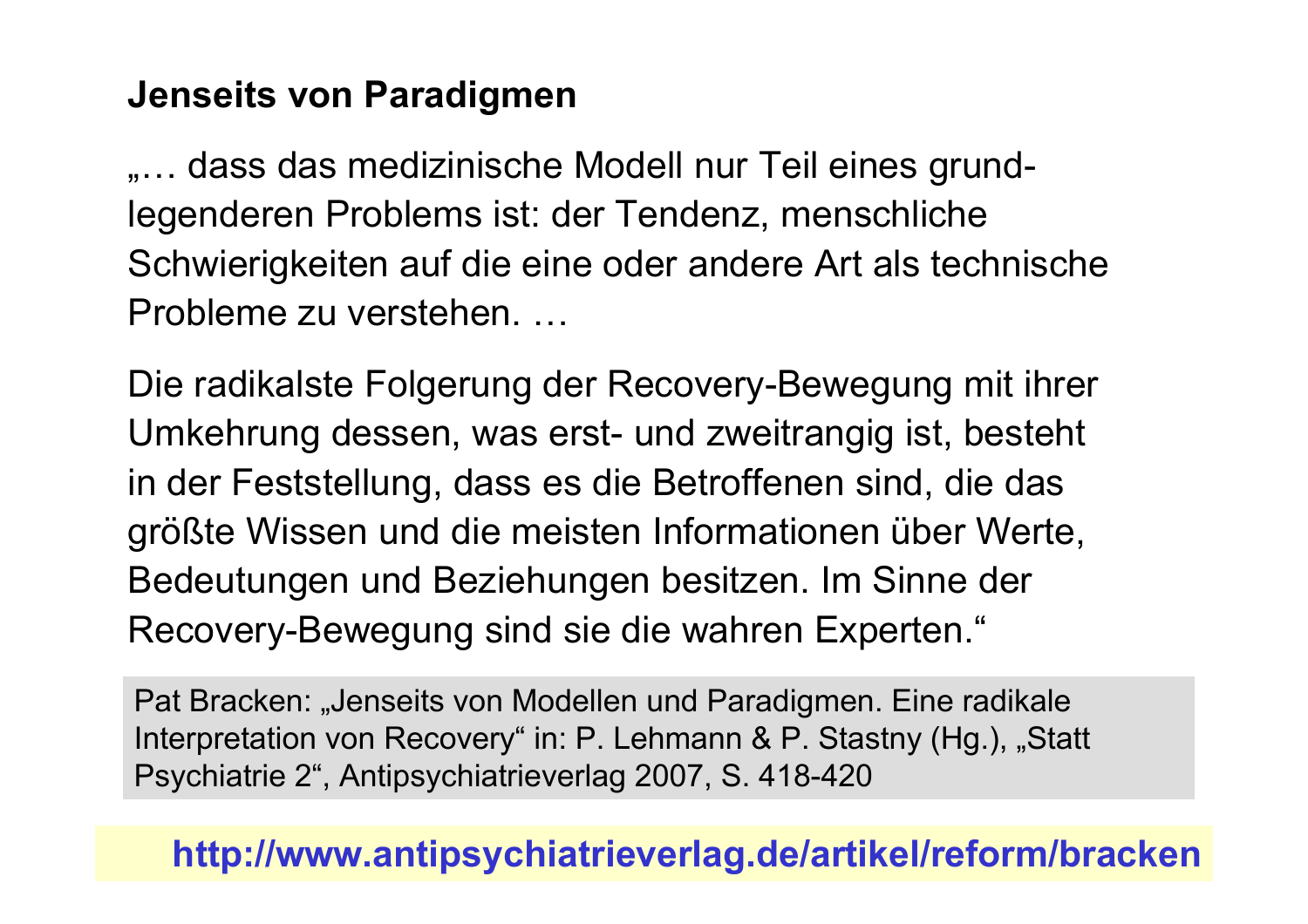# **Kultur des Respekts**

Verzicht auf toxische synthetische Stoffe in der Natur, im Wohnbereich, in der Ernährung und in der Medizin als integrierter Teil eines zukünftigen, ökologisch und humanistisch ausgerichteten Gesellschaftssystems:

- Verhinderung internationaler Empfehlungen und nationaler Gesetze, die psychiatrische Zwangsbehandlung und speziell juristisch verfügte Auflagen zur Dauereinnahme im ambulanten Bereich ermöglichen
- Wissen über Entzugsprobleme verbreiten
- Aufklärung über schädliche Wirkungen und Abhängigkeitsrisiken bereits vor der Erstverabreichung psychiatrischer Psychopharmaka

http://www.antipsychiatrieverlag.de/absetzen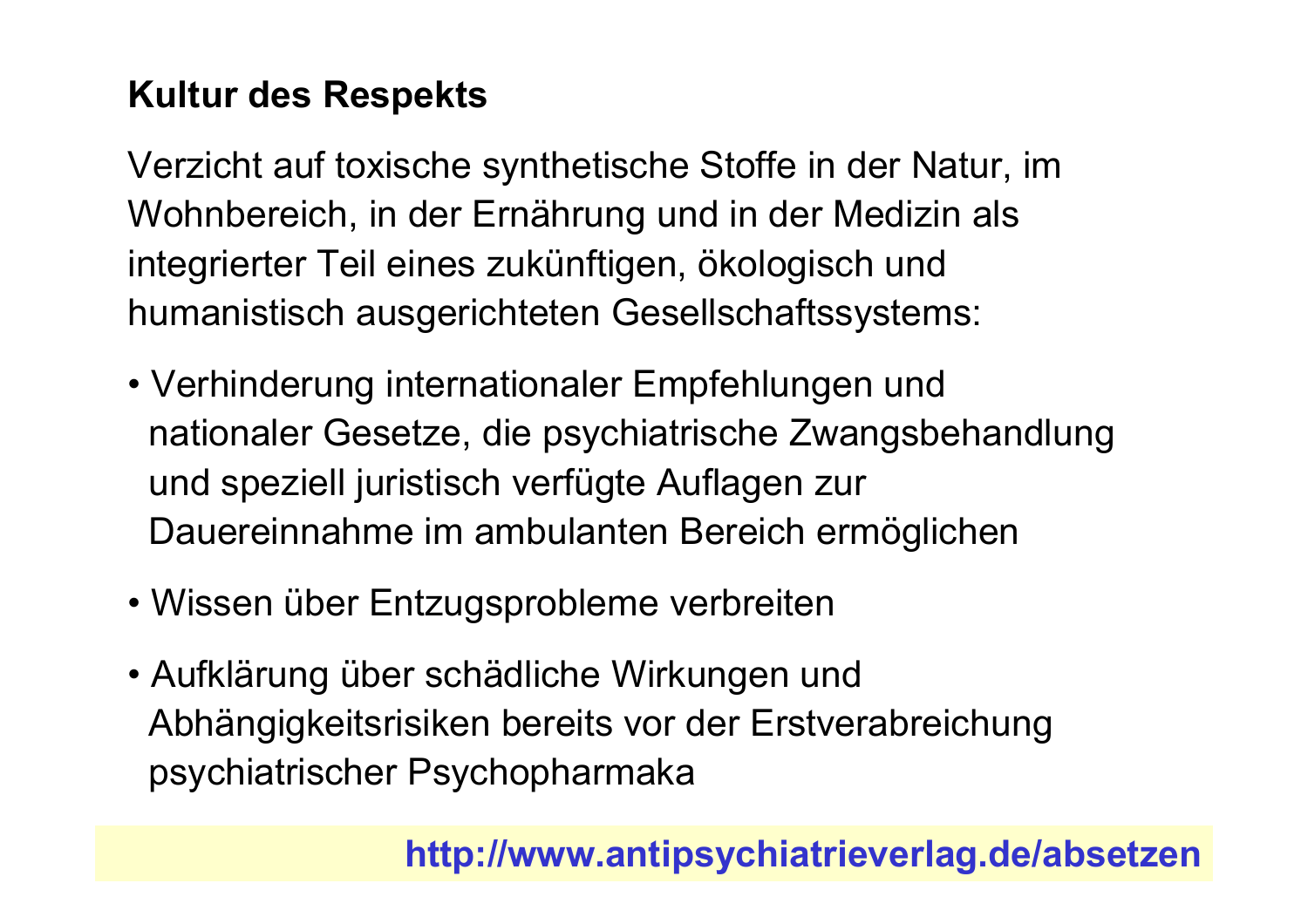# **Kultur des Respekts...**

- Verpflichung der Verursacher psychopharmakabedingter Schmerzen, Leiden und Behinderungen zur Zahlung von Schmerzensgeld
- Aufbau von Methoden, Systeme, Dienste und Institutionen einer kurz-, mittel- und langfristigen Hilfe und Unterstützung, die in keiner Weise auf der Verabreichung von synthetischen Psychopharmaka aufbauen.

Karl Bach Jensen: "Entgiftung – im Großen wie im Kleinen. Für eine Kultur des Respekts", in: Peter Lehmann (Hg.), "Psychopharmaka absetzen -Erfolgreiches Absetzen von Neuroleptika, Antidepressiva, Phasenprophylaktika, Ritalin und Tranquilizern", Berlin: Antipsychiatrieverlag, 3., aktualisierte & erweiterte Auflage 2008, S. 331-338

# http://www.antipsychiatrieverlag.de/absetzen